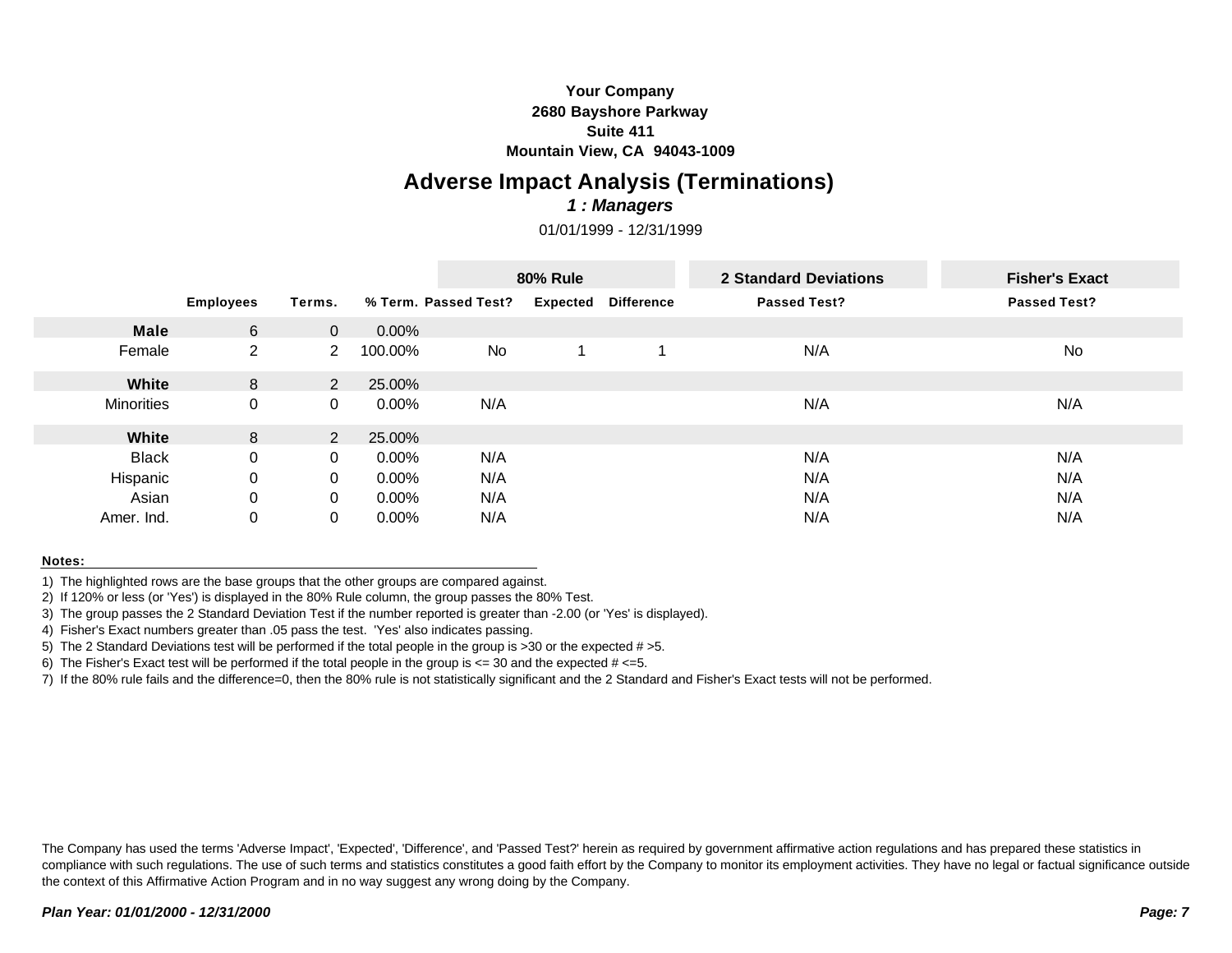# **Your Company 2680 Bayshore Parkway Suite 411 Mountain View, CA 94043-1009**

# **Adverse Impact Analysis (Terminations)**

# *2 : Professionals*

01/01/1999 - 12/31/1999

|                   |                  |                |          |                      | <b>80% Rule</b> |                   | 2 Standard Deviations | <b>Fisher's Exact</b> |
|-------------------|------------------|----------------|----------|----------------------|-----------------|-------------------|-----------------------|-----------------------|
|                   | <b>Employees</b> | Terms.         |          | % Term. Passed Test? | <b>Expected</b> | <b>Difference</b> | <b>Passed Test?</b>   | <b>Passed Test?</b>   |
| <b>Male</b>       | 42               | 4 <sup>7</sup> | 9.52%    |                      |                 |                   |                       |                       |
| Female            | 17               | $\overline{7}$ | 41.18%   | No                   | 4               | 3                 | No                    | N/A                   |
| White             | 52               | 8              | 15.38%   |                      |                 |                   |                       |                       |
| <b>Minorities</b> |                  | 3              | 42.86%   | No                   | 2               |                   | Yes                   | N/A                   |
| White             | 52               | 8              | 15.38%   |                      |                 |                   |                       |                       |
| <b>Black</b>      | 6                | $\mathbf{2}$   | 33.33%   | No                   | 2               | 0                 | N/A                   | N/A                   |
| Hispanic          | $\Omega$         | $\Omega$       | $0.00\%$ | N/A                  |                 |                   | N/A                   | N/A                   |
| Asian             |                  |                | 100.00%  | No                   |                 | 0                 | N/A                   | N/A                   |
| Amer. Ind.        | 0                | 0              | $0.00\%$ | N/A                  |                 |                   | N/A                   | N/A                   |

#### **Notes:**

1) The highlighted rows are the base groups that the other groups are compared against.

2) If 120% or less (or 'Yes') is displayed in the 80% Rule column, the group passes the 80% Test.

3) The group passes the 2 Standard Deviation Test if the number reported is greater than -2.00 (or 'Yes' is displayed).

4) Fisher's Exact numbers greater than .05 pass the test. 'Yes' also indicates passing.

5) The 2 Standard Deviations test will be performed if the total people in the group is  $>30$  or the expected  $# > 5$ .

6) The Fisher's Exact test will be performed if the total people in the group is  $\epsilon$  = 30 and the expected  $\#$   $\epsilon$ =5.

7) If the 80% rule fails and the difference=0, then the 80% rule is not statistically significant and the 2 Standard and Fisher's Exact tests will not be performed.

The Company has used the terms 'Adverse Impact', 'Expected', 'Difference', and 'Passed Test?' herein as required by government affirmative action regulations and has prepared these statistics in compliance with such regulations. The use of such terms and statistics constitutes a good faith effort by the Company to monitor its employment activities. They have no legal or factual significance outside the context of this Affirmative Action Program and in no way suggest any wrong doing by the Company.